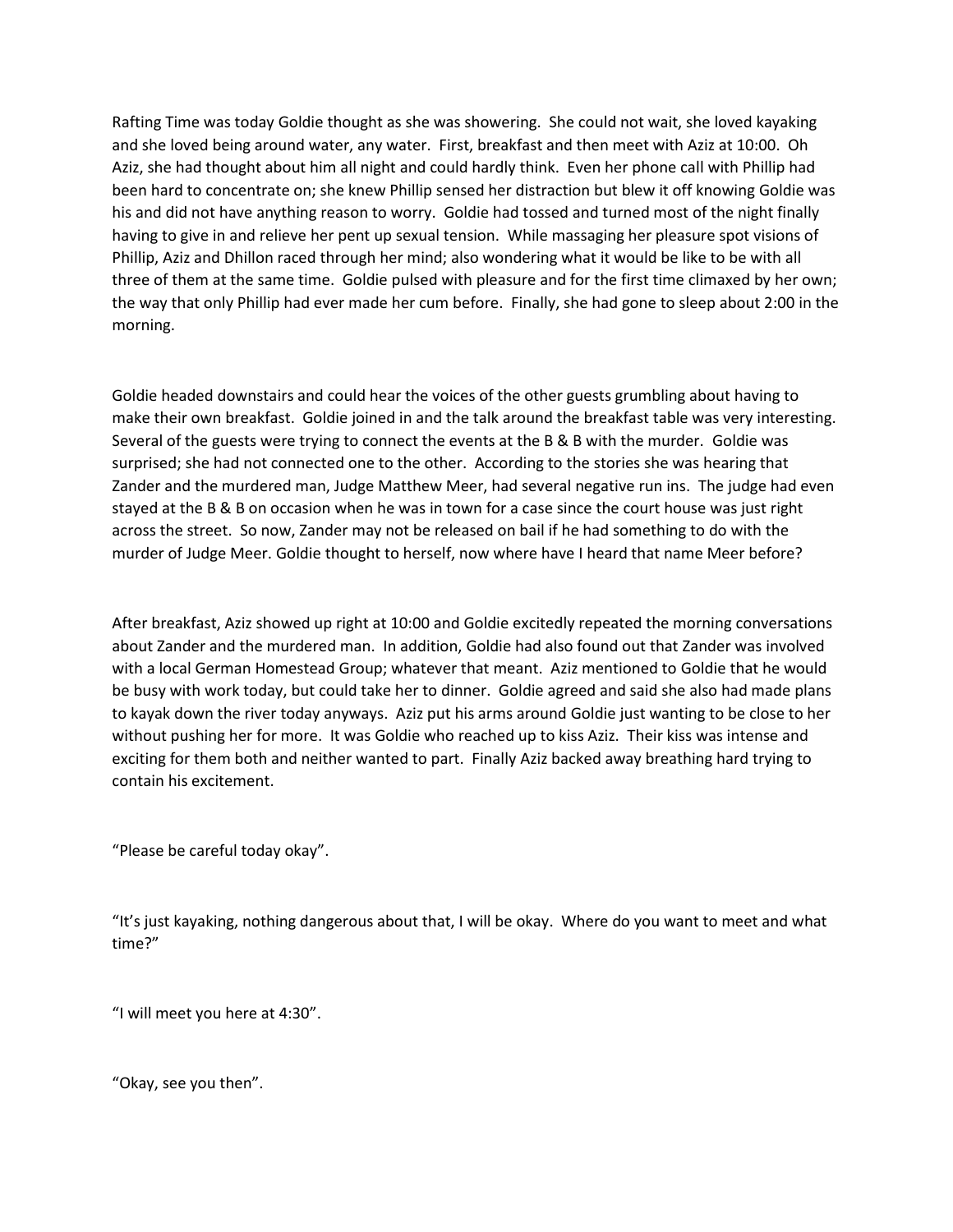"Wait, do you have a cell phone?"

"Yes, but I hardly ever use it and it's only a semi-smart phone not one of those smart phones you can do everything on these days."

"Give it to me"

"Why"

"So I can program in my cell phone in case you need anything"

"Hmm, okay" After Aziz handed back Goldie's phone they kissed one more time but more of a quick goodbye type of kiss.

Aziz called Dhillon to fill him in about what Goldie had told him not thinking about Dhillon not knowing he had actually had contact with Goldie.

"What do you mean Goldie 'told' you?"

"Um, well, I ran into her yesterday and, well, we just visited a little and then this morning I greeted her outside where she is staying and she told me about what she had heard. She's on her way to go kayaking and I'll head out now to look into the murder and other events taking place around here."

"Why didn't you mention this last night when we talked that you had had face to face time with Goldie?" Aziz really did not have an answer for that and knew Dhillon was pissed. Before Aziz could come up with a decent answer Dhillon disconnected the call angrily saying "Call me later when you have more information".

Goldie drove to The River Rafters and noticed the police caution tape was still up. She went into the rental office to get the kayak she had reserved and noticed they were pretty dead and asked why. The attendant grumbly said he thought the police tape was scaring people off but he assured Goldie she could still a kayak out on the river. Goldie paid for the rental, geared up and headed out.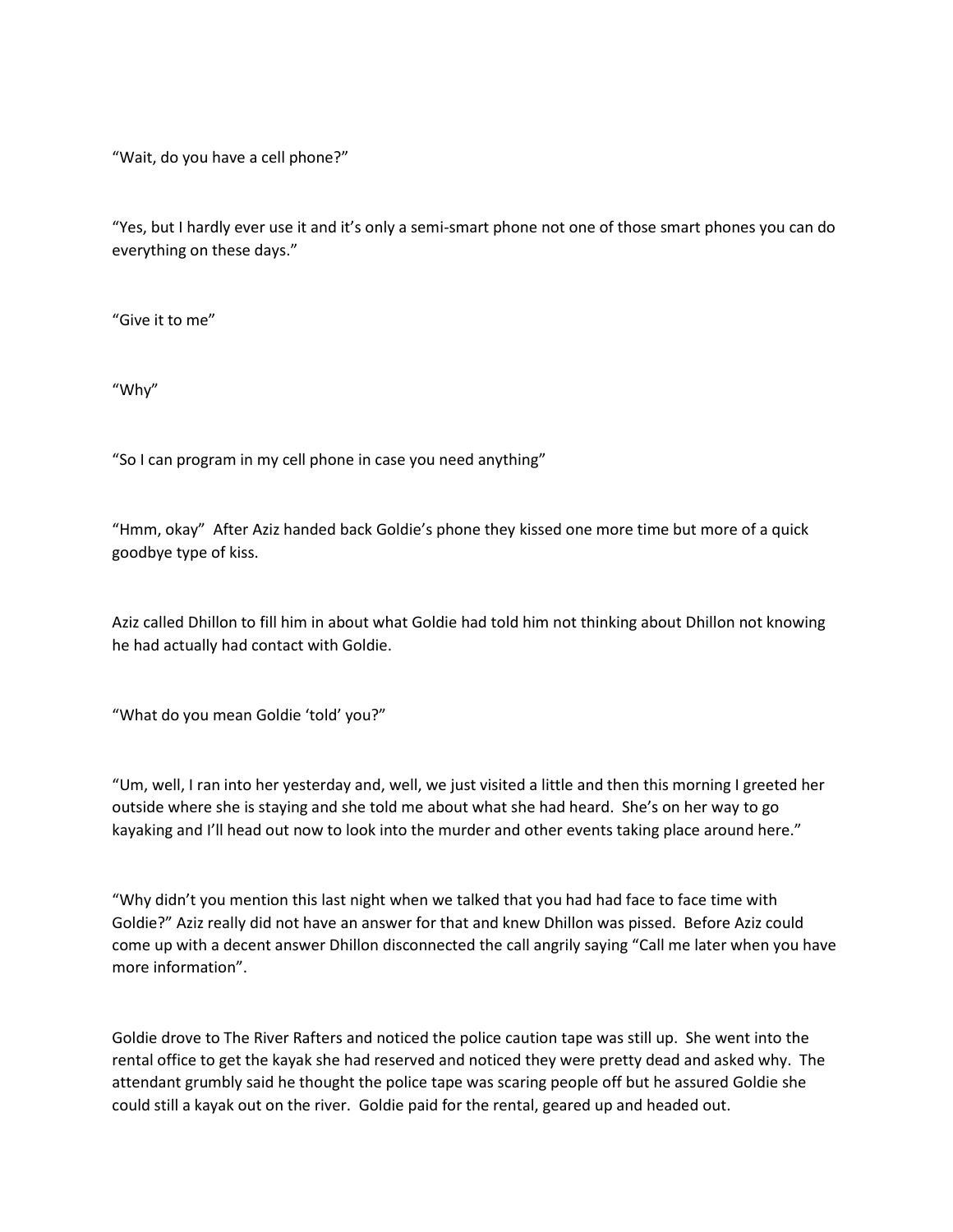Goldie was in heaven, this was her absolute favorite activity. Of course, other than sex. There was not any other feeling like peddling out on a river, the feel of the wind blowing through her hair, the vibration of the current flowing under the kayak, and the smell of the river and surrounding forest. Being so near to nature also gave Goldie a spiritual connection to the Divine Creator. It was time just to her and Mother Nature; no noise, no distractions. Goldie had been raised as a Catholic by her grandmother, indoctrinated as a Wiccan by her step-mother, accepted Jesus Christ as her personal savior in her early twenties through her friendship with one of her cousins, then just recently in her late 30's came to the realization that you cannot put God in a box and label the box with one specific religion. Not only that, but why was God only male? The Bible says we are created in His image. If we, both male and female are created in His image than what about the female side of God. Goldie had stopped going to church a couple of years ago because of the conflicting teachings in the Bible and had started learning about the Pagan ways, which taught that the Divine Creator is 'Spirit' with no defining sexuality and that the Divine went by many names by the different cultures. Goldie was floating along lost in thought and prayer when suddenly she heard a shot ring out somewhere in the forest. Seconds later she heard a 'ping' of a bullet hitting a nearby rock. "Oh Shit!" Goldie turned the kayak around and started rowing ferociously back to the dock of The River Rafters. Goldie had been out on the water luxuriating for almost an hour, but it only took 15 minutes to get back to the dock. Although the worker at The River Rafters was not expecting her back for another 45 minutes to an hour Goldie was surprised to find the place all locked up. Scared, Goldie took out her phone and called Aziz. "Aziz sorry to bother you but I'm at The River Rafters and there is no one here and I've just been shot at".

"I'll be right there. Get in your car, start the engine and be ready to take off just in case, but don't leave unless you see someone approaching your car".

"Okay, please hurry".

"I'm already on my way".

Aziz got to The River Rafters in just moments and found Goldie in her car as he had instructed. "Stay here and I'll look around".

"No, you're not going out there alone. I'll go with you"

"Remember I have a gun, I'll take care of this".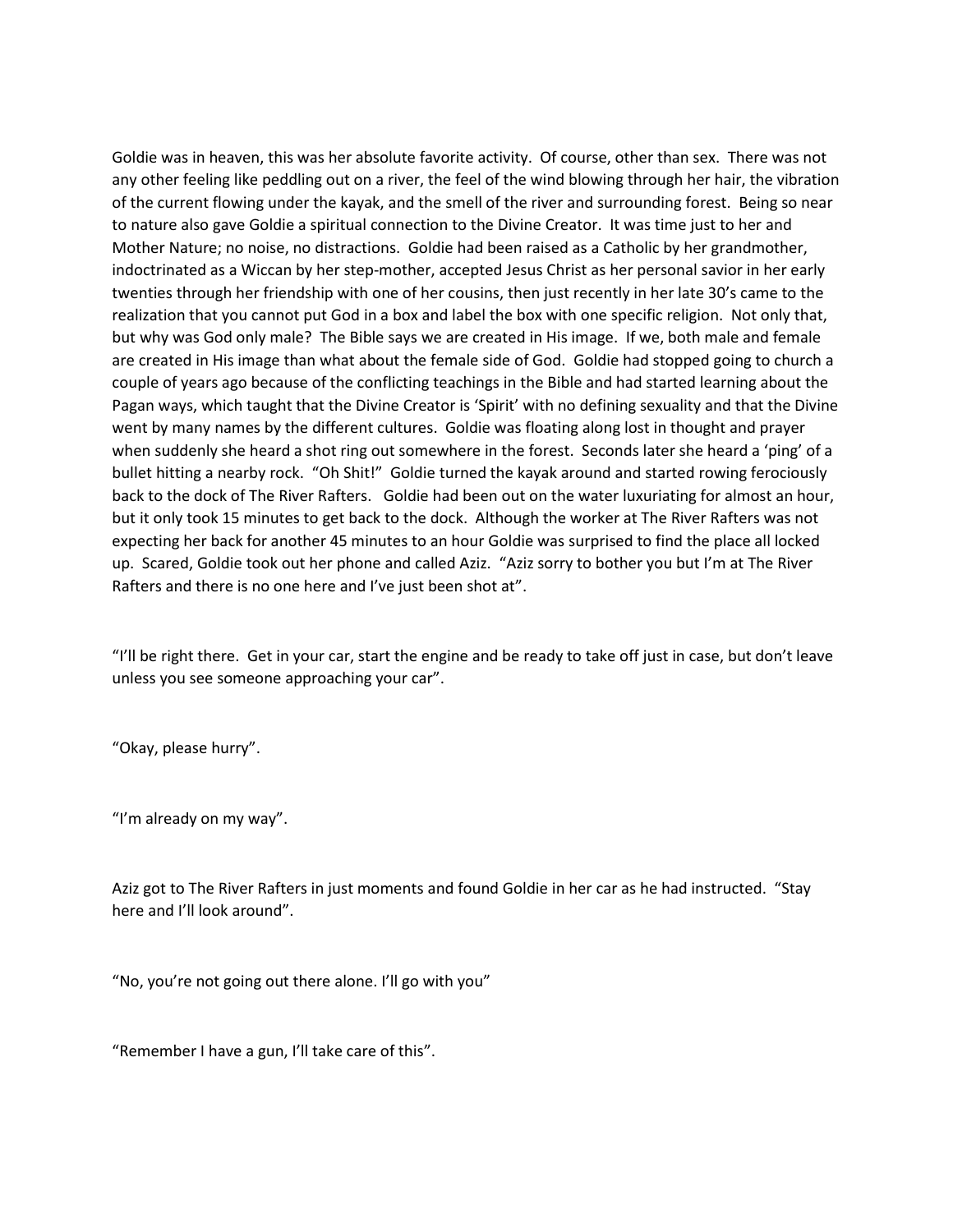"You know, I was thinking about that. Why do you carry a gun anyways?".

"It's part of my job"

Goldie got out of the car and they walked around to see why the business was closed up. Goldie continued on with the conversation. "What kind of work do you do?"

"I'm in security".

"Oh, that really explains that no doesn't it? Who do you work for and why are you carrying a gun while on vacation up here?"

"I'm not exactly on vacation, I'm on a job".

"Okay, will you tell me about your job?"

"Not right at this moment, right now let's make sure everything is okay here. At dinner tonight, I will tell you a little more about me. Okay?"

"Okay"

"Thinking about work I need to call my employer real quick. Stay right here. Do Not wonder off".

"Alright".

Aziz called Dhillon. "Hey boss, Goldie was shot at near the same place the murder took place, I'm here with her now, I'm going to check it out but I think she was just in the wrong place at the wrong time. She was kayaking and it was just a hunter and a wayward bullet."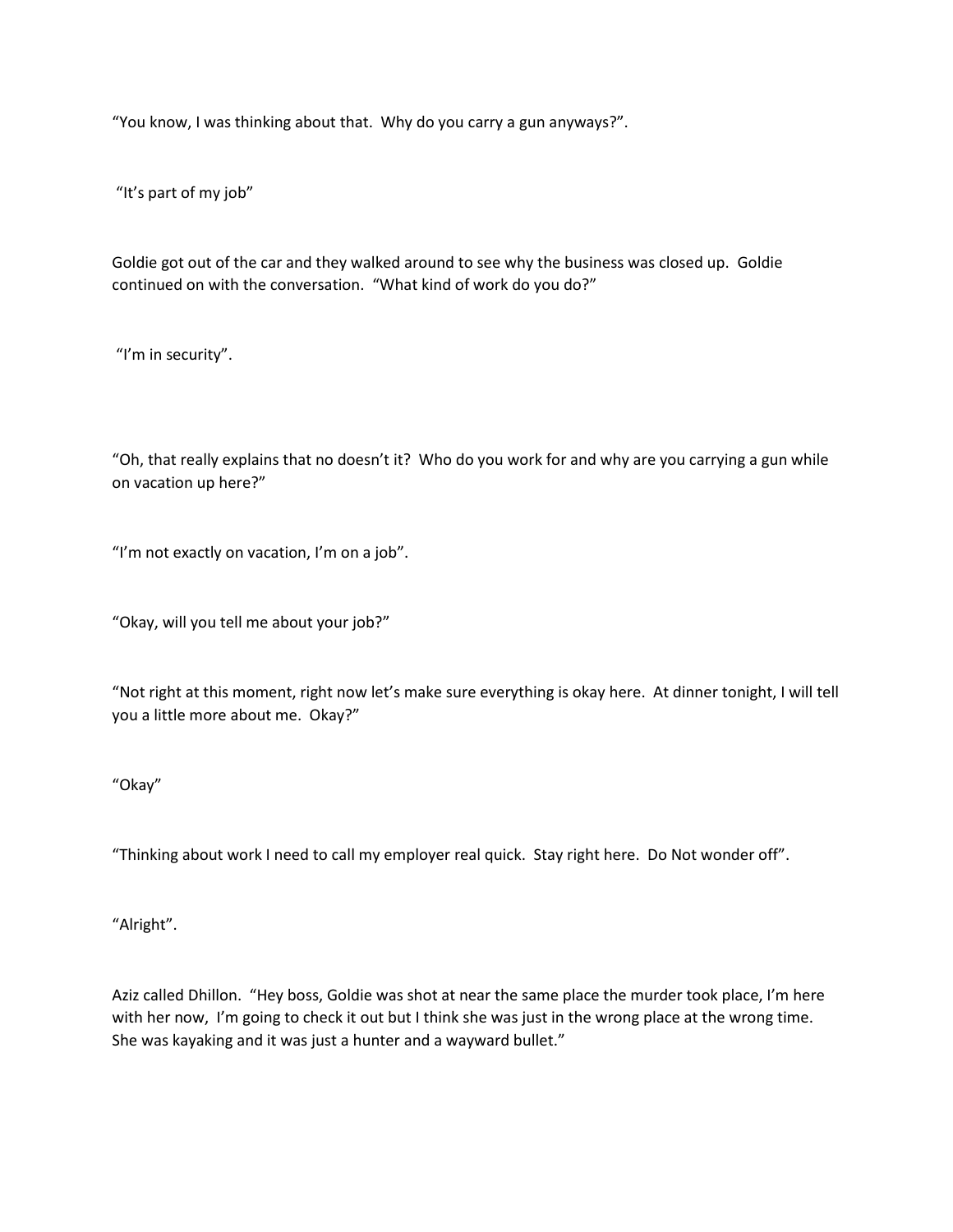"Shit Aziz, you are supposed to be watching after her. Where were you when this happened?"

"I couldn't follow her on the river that would look like I was stalking her besides you told me to investigate the other murder and that's what I was doing".

"Yeah you're right. Sorry to yell at you, you know how much she means to me and, well, just keep me in touch.

"Will do boss".

Aziz rejoined Goldie. As they got nearer to the building they heard some things being thrown around inside so Aziz tried to get Goldie to leave. While they were debating, the person inside rummaging around came out with a gun pointed at them. Aziz had already pulled his gun out and, at the same time, the two men shot each other. Aziz's aim was truer and their assailant dropped dead. Aziz clutched his side and fell to the ground. Aziz told Goldie to get out of there just in case the guy had anyone with him. Goldie said "No! I'm not leaving you." Aziz pulled out his cell phone, brought up his contact list and handed the phone to Goldie now demanding that she leave. Goldie looked at the name on the contact and said "What the hell? Why do you have my ex-boyfriends name in your contact". Aziz was starting to breathe heavily and the blood was pooling under him.

"Listen, I haven't been completely honest about some things but I want you to know the last couple days have been the best days of my life. I've never had a woman like you in my life. And well, Dhillon hired me as your bodyguard. You are my job. Now please leave. Call Dhillon and tell him what has happened. If I don't make it, and if something happens to you, I will be in pain for an eternity. In the months that I have been watching over you and then in the last couple of days, well, I wish I had met you a long time ago. You are an amazing woman".

Goldie had tears in her eyes, crying. "First of all, I am totally pissed off at you. Secondly, I am NOT leaving you. I'm calling the police first then I will definitely call Dhillon, but he is not going to be happy with what I have to say". While Goldie called 911 and reported where they were and what had happened Aziz started to fade.

Aziz said "don't be mad at him. He just hasn't been able to get over you". Aziz's breathing was getting very shallow and Goldie started sobbing.